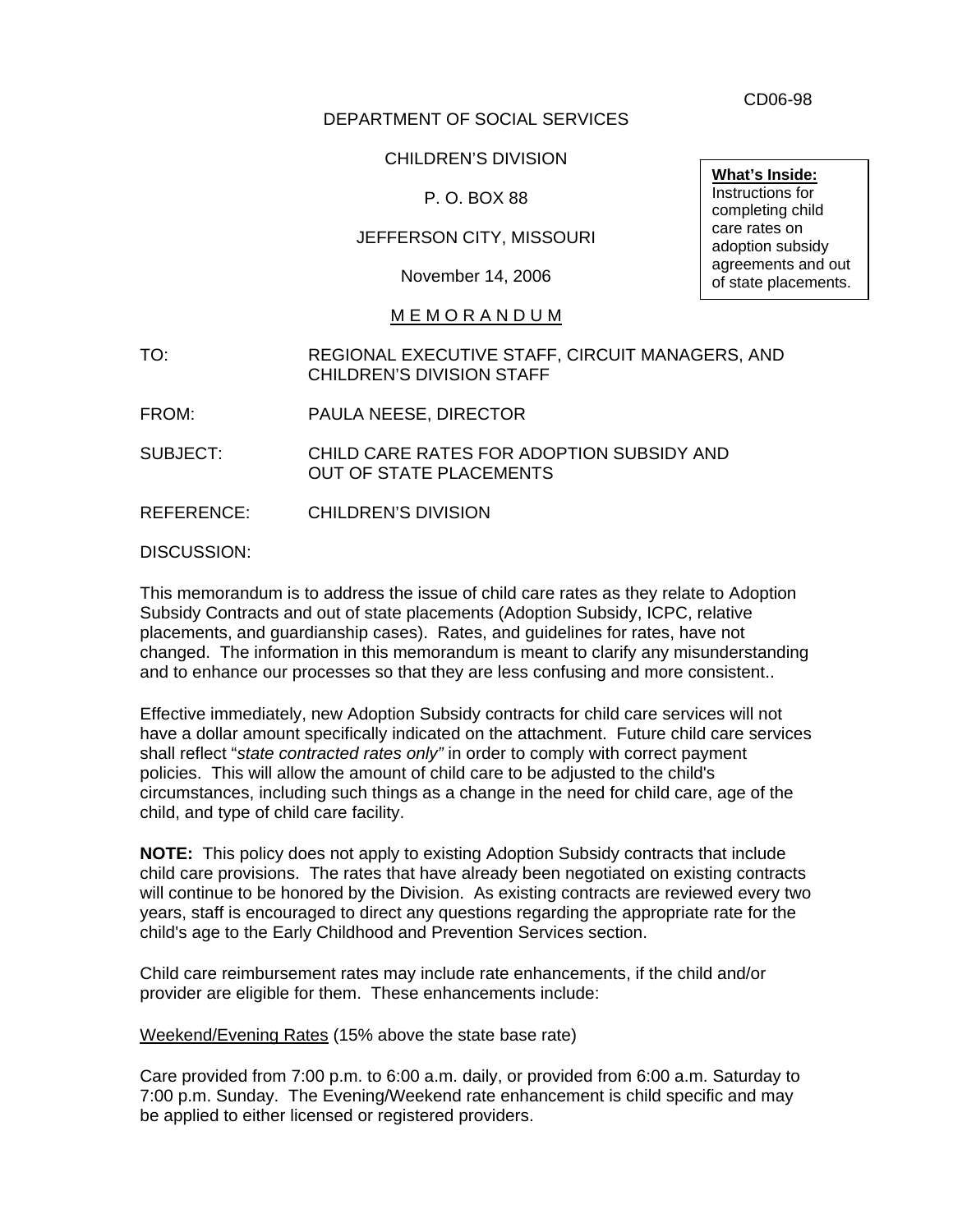Special Needs (25% above the state base rate)

A child who is under age eighteen (18,) or under age nineteen (19,) and still in school, who:

- 1. Has a physical or mental incapacity;
- 2. Is under court ordered supervision or alternative care,
- 3. Is eligible for and receiving services through the Department of Mental Health; or
- 4. Receives SSI benefits based on the child's own disability.

The Special Needs enhancement is child specific and may be applied to either licensed or registered providers.

**NOTE:** All Protective Service children are eligible for the Special Needs 25% rate enhancement.

Disproportionate Share (30% above state base rate)

Providers who:

- Are licensed by Department of Health and Senior Services (DHSS)/ Bureau of Child Care,
- Contracted with Department of Social Services (DSS), and,
- Maintain their enrollment or license capacity of at least 50% of children whose care is paid by DSS subsidy on a monthly basis.

Disproportionate Share enhancements are specific to the provider and only apply to licensed child care.

**NOTE:** Providers who currently receive the Disproportionate Share enhancement will continue to receive the increased rate for any new children authorized to them. If these providers lose eligibility because their enrollment of subsidized children falls below 50% of their total enrollment, subsequent requests will be considered as new applications. **No new applications for Disproportionate Share enhancement are being processed at this time.** 

Accreditation (20% above the state base rate)

Eligibility is based on certification from a recognized accrediting organization. Recognized accrediting organizations are:

- Council on Accreditation (COA)
- National Association for the Education of Young Children (NAEYC)
- National Association for Family Child Care (NAFCC)
- Missouri Accreditation (MOA)
- National Afterschool Association (NAA)
- National Early Childhood Program Accreditation (NECPA)
- Commission on Accreditation of Rehabilitation Facilities (CARF)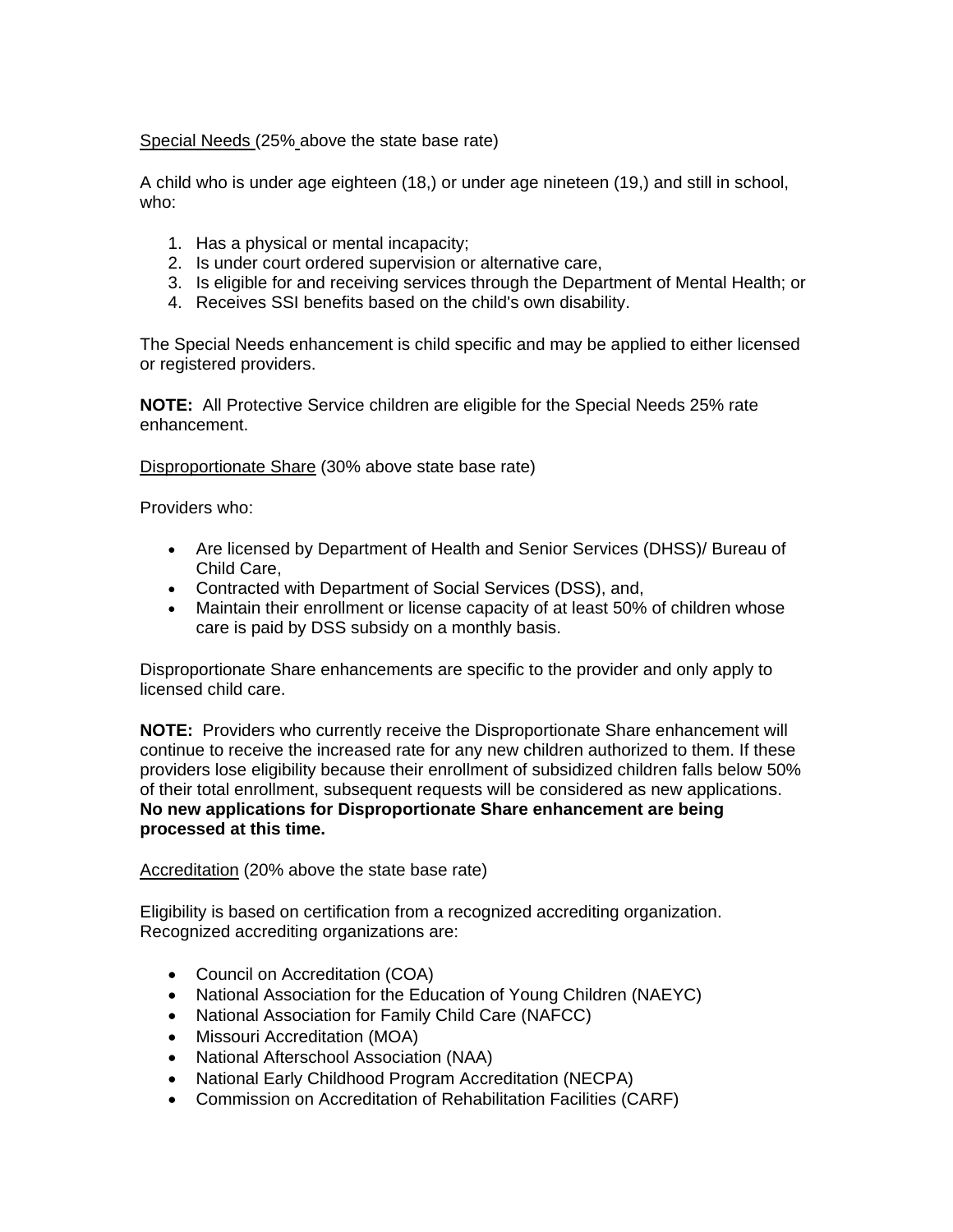The accreditation organizations recognized by Department of Social Services are listed a[t www.dss.mo.gov/cd/early/accorg.htm](http://www.dss.mo.gov/cd/early/accorg.htm). The accreditation enhancement is specific to the provider. Although the enhancement is not tied directly to licensing, the majority of the accrediting organizations listed require a provider to be licensed before they may be accredited by their organization. Each accrediting organization determines the provider's accreditation begin and end dates.

Eligibility for Disproportionate Share and Accreditation enhancements are determined by the Early Childhood and Prevention Services (ECPS) section in Central Office.

## OUT OF STATE PLACEMENTS:

Any child who is placed outside of Missouri and must access child care will have their child care rates determined by; the age of the child, the type of provider they are accessing, and the length of time care is needed (Full Time, Half Time or Part Time). **The base rate of care will be at the highest reimbursement level identified on the Child Care Rate Chart for Missouri (**[www.dss.mo.gov/cd/childcare/ccrate.htm](http://www.dss.mo.gov/cd/childcare/ccrate.htm)**).** If there are extenuating circumstances that need to be considered for children accessing child care services in another state, they must be referred to the Early Childhood and Prevention Services section to the attention of Joyce Koerner, Program Development Specialist.

CHILD WELFARE MANUAL REVISIONS:

All references to child care rates are being removed from the Children's Division's Child Welfare Manual. Staff will be informed of a new policy section added to the Child Care Manual that addresses "Protective Services Child Care" which will include the information contained in this policy memorandum. This section is currently under development and until it is completed, the Child Welfare Manual will not be updated. Staff is instructed to refer to this memorandum, instead of the Child Welfare Manual, for instruction on how to work with families on establishing appropriate child care rates.

## **NECESSARY ACTION:**

- 1. Review this memorandum with all Children's Division staff.
- 2. All questions should be cleared through normal supervisory channels and directed to:

| <b>PDS CONTACT:</b><br>Joyce Koerner<br>573-526-9587<br>Joyce.A.Koerner@dss.mo.gov | <b>PROGRAM MANAGER:</b><br><b>Becky Houf</b><br>573-751-6793<br>Becky.L.Houf@dss.mo.gov |
|------------------------------------------------------------------------------------|-----------------------------------------------------------------------------------------|
| <b>CHILD WELFARE MANUAL REVISIONS:</b><br>Forthcoming                              |                                                                                         |
| <b>FORMS AND INSTRUCTIONS:</b><br><b>NA</b>                                        |                                                                                         |

# **REFERENCE DOCUMENTS and RESOURCES:**

[www.dss.mo.gov/cd/early/accorg.htm](http://www.dss.mo.gov/cd/early/accorg.htm) [www.dss.mo.gov/cd/childcare/ccrate.htm](http://www.dss.mo.gov/cd/childcare/ccrate.htm)